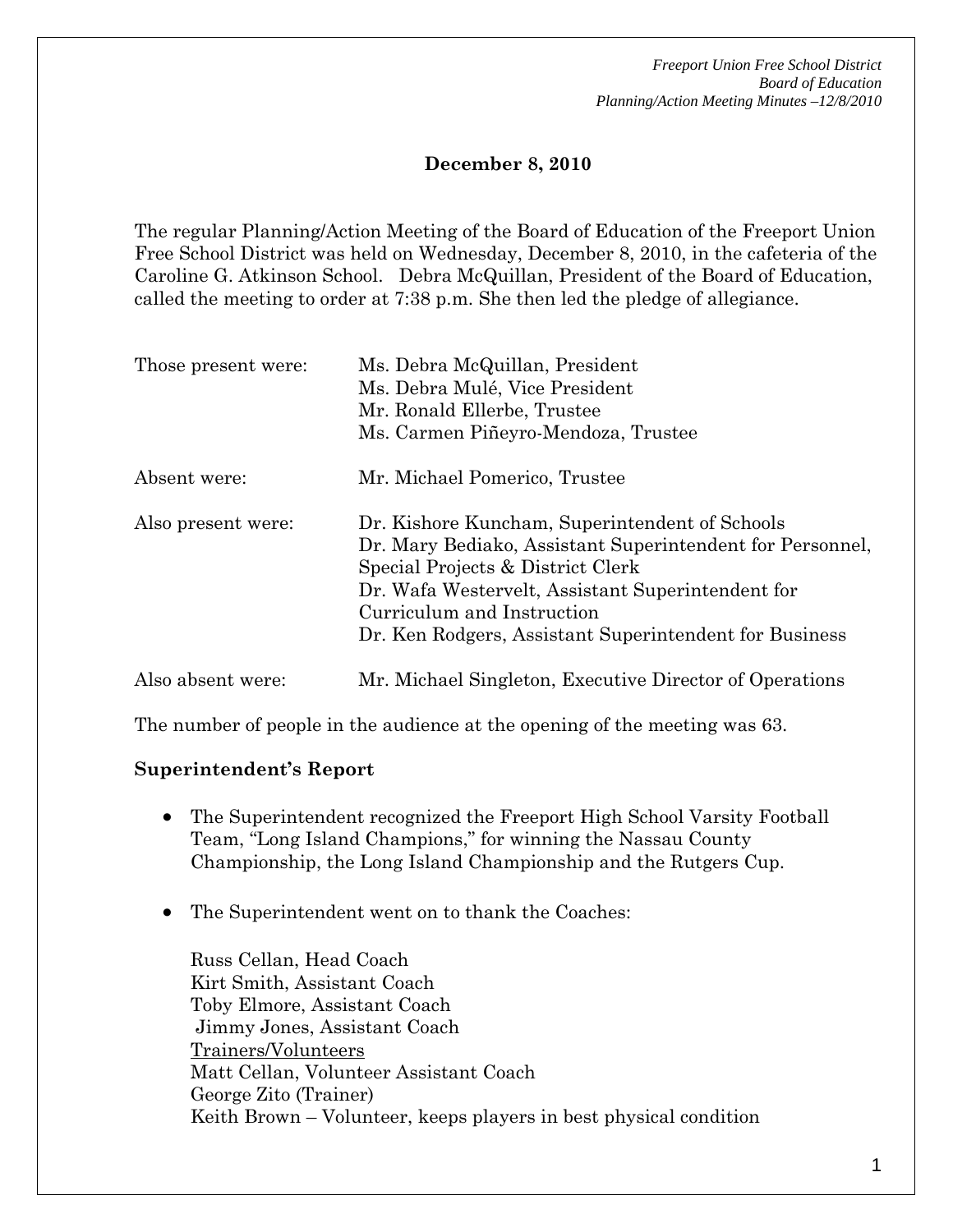Jerry Mackey – Alumni/Volunteer, provides team with great inspiration, motivation

The Team will also be recognized by Nassau County Legislators Kevan Abrahams and David Denenberg at a Legislative Session on December 20th at the Legislators' Building, Franklin Avenue, Mineola.

• Dr. Kuncham also recognized Dave Opatow on his retirement and for his many, many year of services and support for the children of Freeport Schools. The Superintendent and the Board President presented him with a plaque and Ms. Anne Marie Hudley Simmons presented him with a beautiful framed painting.

A short break was taken at 8:04 p. m.

The meeting was called back to order at 8:24 p. m.

- The Superintendent announced the following:
- o **NYS Scholar Athlete Teams**: Girls' Tennis and Golf
- o **The Varsity Cheerleaders** placed 3rd at the Empire Regional's, held at Hofstra University on Saturday, December 6, 2010. By placing 3rd, the team earned a bid to National's, which will be held in Orlando, Fl. from February 10- 14, 2011.
- o **The Varsity Wrestling** team finished 1st at the Hank Paris Invitational on December 6, 2010 at Bethpage H.S.
- o **Boys' Soccer** earned a point against Massapequa for the first time in over 15 years. They also won the Conference I Sportsmanship Award and Coach Banegas earned Conference Coach of the Year.
- o **Girls Soccer** beat out 56 other schools to win the Nassau County Sportsmanship Award.
- o **Robert Morales** and **Erica Groover** have been selected as our **2010 Outstanding Physical Education** Student Award recipients. Each year, two seniors from every Nassau County school are selected by their High School physical education staff on the basis of scholastic leadership, physical performance, physical fitness levels, services and leadership abilities.
- o Congratulations to our Employee of the Month of December, **Cindy Misrock**, Social Worker since September of 1990 at Bayview Avenue School. Ms. Misrock, now the Lead Social Worker at Bayview, was selected by the Bayview Avenue staff for the theme of **Implementing a New Idea**.
- o **Dodd Middle School Select Chorale** were magnificent in their performance on December 4th at Radio City Music Hall. Not only did they do a superb job at the Hall, but they also did an impromptu song underneath the Rockefeller Center Christmas Tree which resulted in thunderous applause by those visiting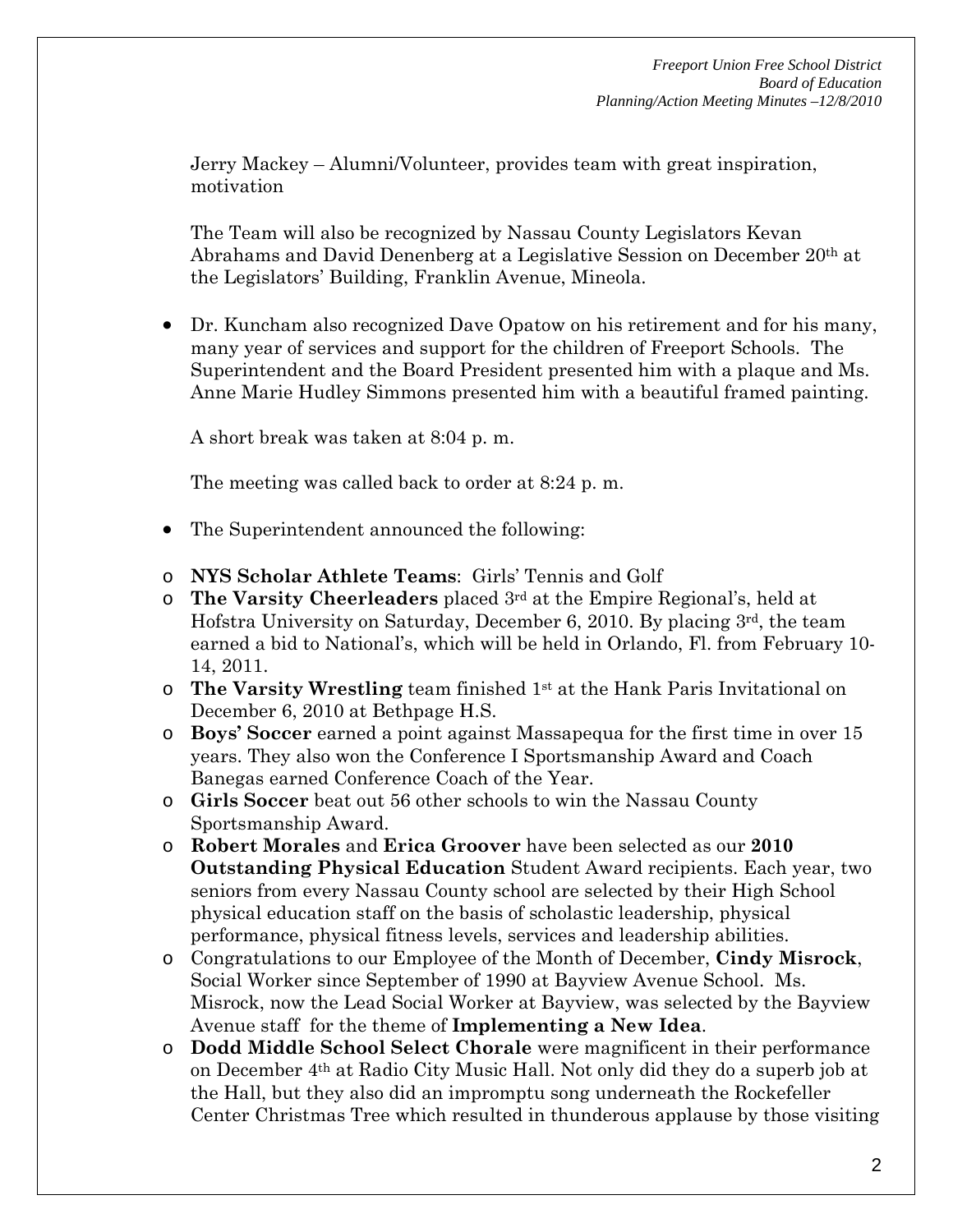the tree. Congratulations to the Select Chorale, Sherill Sherill and the entire Arts Department!

o Two Juniors, **Jason Millan and Emerick Martin**, will be giving a presentation to three Physics Professors of New York University on their work on identification and calculation of the orbit of an asteroid. Dr. Pereira will be traveling with them to NYU on January 5, 2011. Also Dr. Pereira has been invited to the NSTA Conference in San Francisco, on March 19, 2011, to discuss the students' work.

## **Questions from the Public**

The public was given the opportunity to address the Board of Education. Each speaker was allowed to address the Board for four minutes on any topic. The Board and administration addressed the comments from the public.

### **Items for Action**

On a motion by Ms. Mulé and a seconded by Mr. Ellerbe the following item was approved:

#### **CSE/CPSE Minutes**

**BE IT RESOLVED,** that the Board of Education of the Freeport Union Free School District hereby accepts the minutes of the meetings of the committees on special education and preschool special education for the following dates:

October 7, 19, 20, 27, 2010 November 4, 10, 12, 15, 17, 18, 19, 24, 2010

The vote was unanimous, McQuillan, Ellerbe, Mulé and Piñeyro-Mendoza.

On a motion by Ms. Piñeyro-Mendoza and a seconded by Ms. Mulé the following item was approved:

### **Ratification of a Memorandum of Agreement**

**BE IT RESOLVED,** that the Board of Education of the Freeport Union Free School District hereby ratifies the Memorandum of Agreement between the Freeport School Administrators Association and the Freeport Union Free School District dated November 30, 2010. This agreement is effective and covers the period of July 1, 2010 through June 30, 2014.

**BE IT ALSO RESOLVED,** that the Board of Education hereby authorizes the Superintendent of Schools to sign said agreement.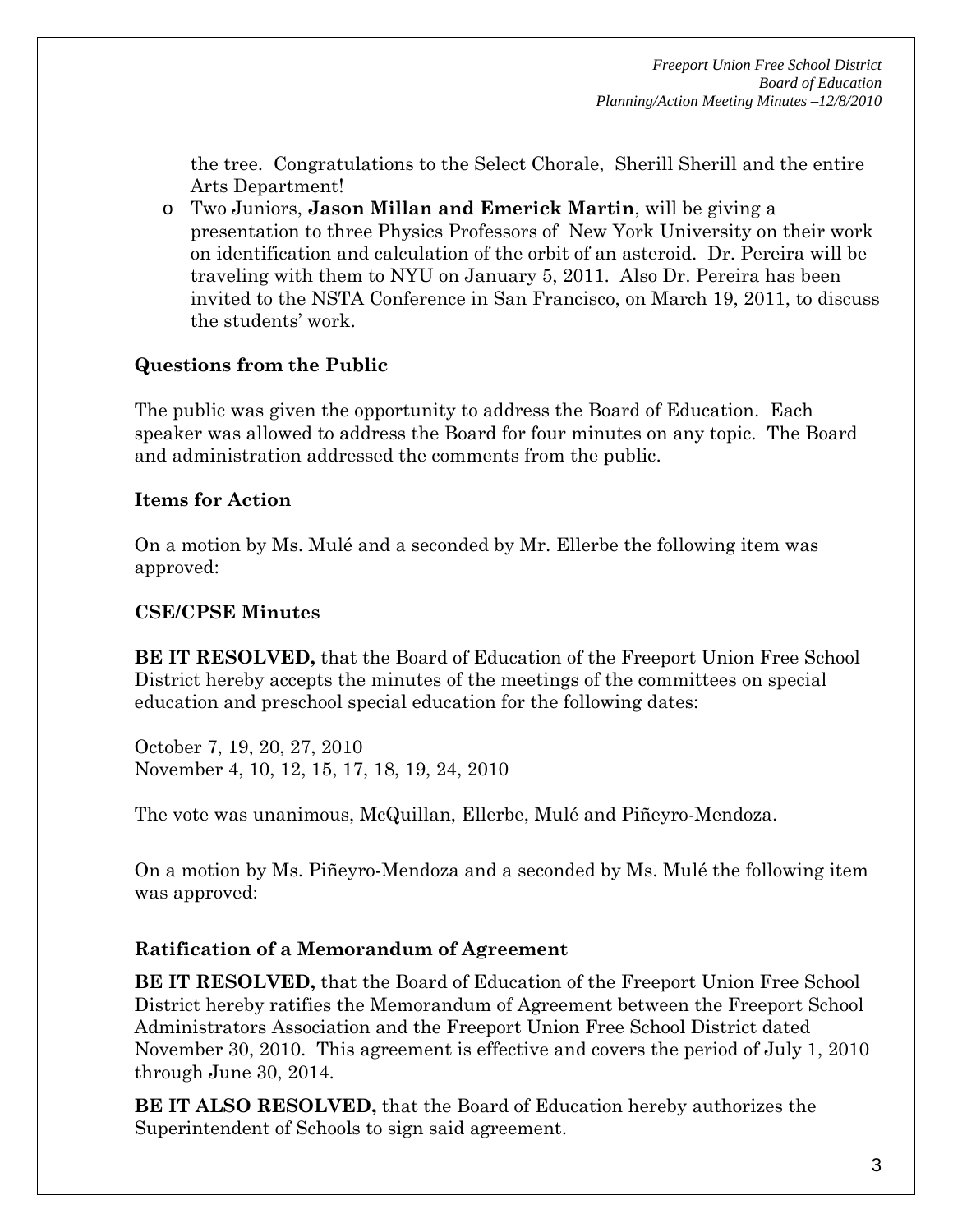The vote was unanimous, McQuillan, Ellerbe, Mulé and Piñeyro-Mendoza.

On a motion by Mr. Ellerbe and a seconded by Ms. Piñeyro-Mendoza the following item was approved:

### **Acceptance of a Scholarship from Mr. Larry Levy with IKE Capital, L.L.C.**

**BE IT RESOLVED**, that the Board of Education of the Freeport Union Free School District hereby accepts with gratitude, a generous donation from Mr. Larry Levy of \$15,000 which will be contributed in both stocks and cash for a scholarship to be called the "IKE Capital Academic Incentive" Scholarship to be offered to all students in the 11/12 homeroom who will graduate in 2011. A scholarship will be granted to all students who graduate from 11/12 homeroom and present evidence that they have matriculated to a 2 or 4 year college or trade school of their choice.

**BE IT FURTHER RESOLVED,** that the President of the Board of the Education is authorized to approve a business brokerage account with TD Ameritrade for the purpose of receiving a gift in the form of stocks. Upon receipt of depositing the stocks in the brokerage account, the Assistant Superintendent for Business is authorized to approve the liquidation of the stocks and to transfer those funds to a trust and agency account at an approved District depository bank.

The vote was unanimous, McQuillan, Ellerbe, Mulé and Piñeyro-Mendoza.

### **Executive Session**

At 9:04 p.m. Ms. Mulé moved to adjourn to executive session for four particular matters of personnel. The motion was seconded by Ms. Piñeyro-Mendoza and passed unanimously. The vote was: McQuillan, Ellerbe, Mulé and Piñeyro-Mendoza.

At 9:25 p. m, on a motion by Ms. Piñeyro-Mendoza and a second by Ms. Mulé the Board returned to open session. The motion carried unanimously. The vote was: McQuillan, Ellerbe, Mulé and Piñeyro-Mendoza.

# **Adjournment**

 At 9:26 p.m. with no other business on a motion by Ms. Piñeyro-Mendoza and seconded by Ms. Mulé, the Board adjourned the meeting.

The vote was unanimous, McQuillan, Ellerbe, Mulé and Piñeyro-Mendoza.

# **Next Meeting**

The next regularly scheduled Action meeting of the Board of Education will be on December 22, 2010 at 7:30 p.m., at New Visions School.